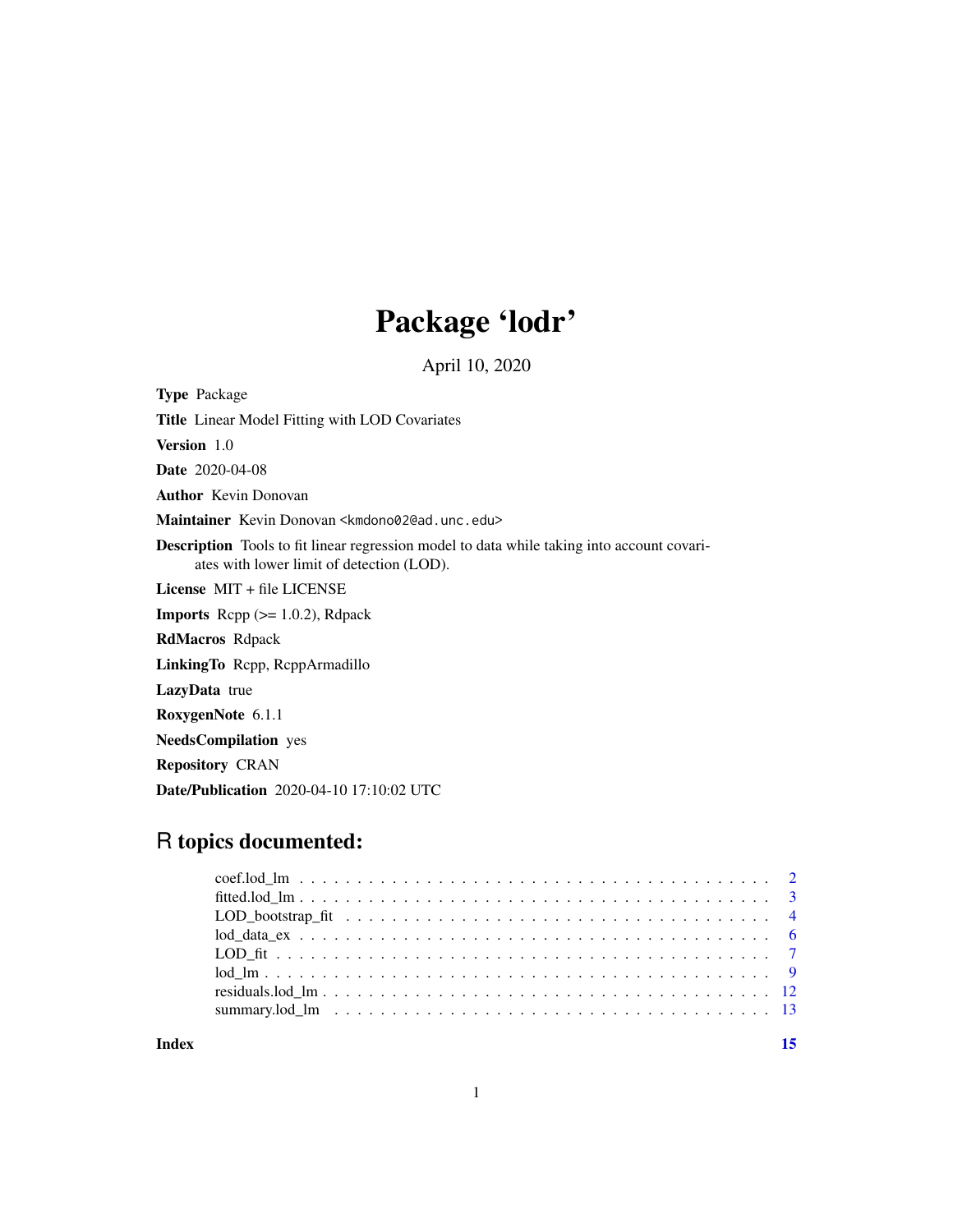<span id="page-1-1"></span><span id="page-1-0"></span>

#### Description

Extracts estimates regression coefficients from object of class "lod\_lm".

## Usage

```
## S3 method for class 'lod_lm'
coef(object, ...)
```
## Arguments

| object | An object of class "lod_lm", usually, a result of a call to lod_lm |
|--------|--------------------------------------------------------------------|
| .      | further arguments passed to or from other methods.                 |

## Value

Coefficients extracted from object as a named numeric vector.

#### Author(s)

Kevin Donovan, kmdono02@ad.unc.edu.

Maintainer: Kevin Donovan <kmdono02@ad.unc.edu>

#### References

May RC, Ibrahim JG, Chu H (2011). "Maximum likelihood estimation in generalized linear models with multiple covariates subject to detection limits." *Statistics in medicine*, 30(20), 2551–2561.

## See Also

[fitted.lod\\_lm](#page-2-1) and [residuals.lod\\_lm](#page-11-1) for related methods; [lod\\_lm](#page-8-1) for model fitting.

The generic functions [fitted](#page-0-0) and [residuals](#page-0-0).

## Examples

```
library(lodr)
## Using example dataset provided in lodr package: lod_data_ex
## 3 covariates: x1, x2, x3 with x2 and x3 subject to a lower limit of
## detection of 0
## nSamples set to 100 for computational speed/illustration purposes only.
## At least 250 is recommended. Same for boots=0; results in NAs returned for standard errors
fit \le lod_lm(data=lod_data_ex, frmla=y\approxx1+x2+x3, lod=c(0,0),
                  var_LOD=c("x2", "x3"), nSamples=100, boots=0)
coef(fit)
```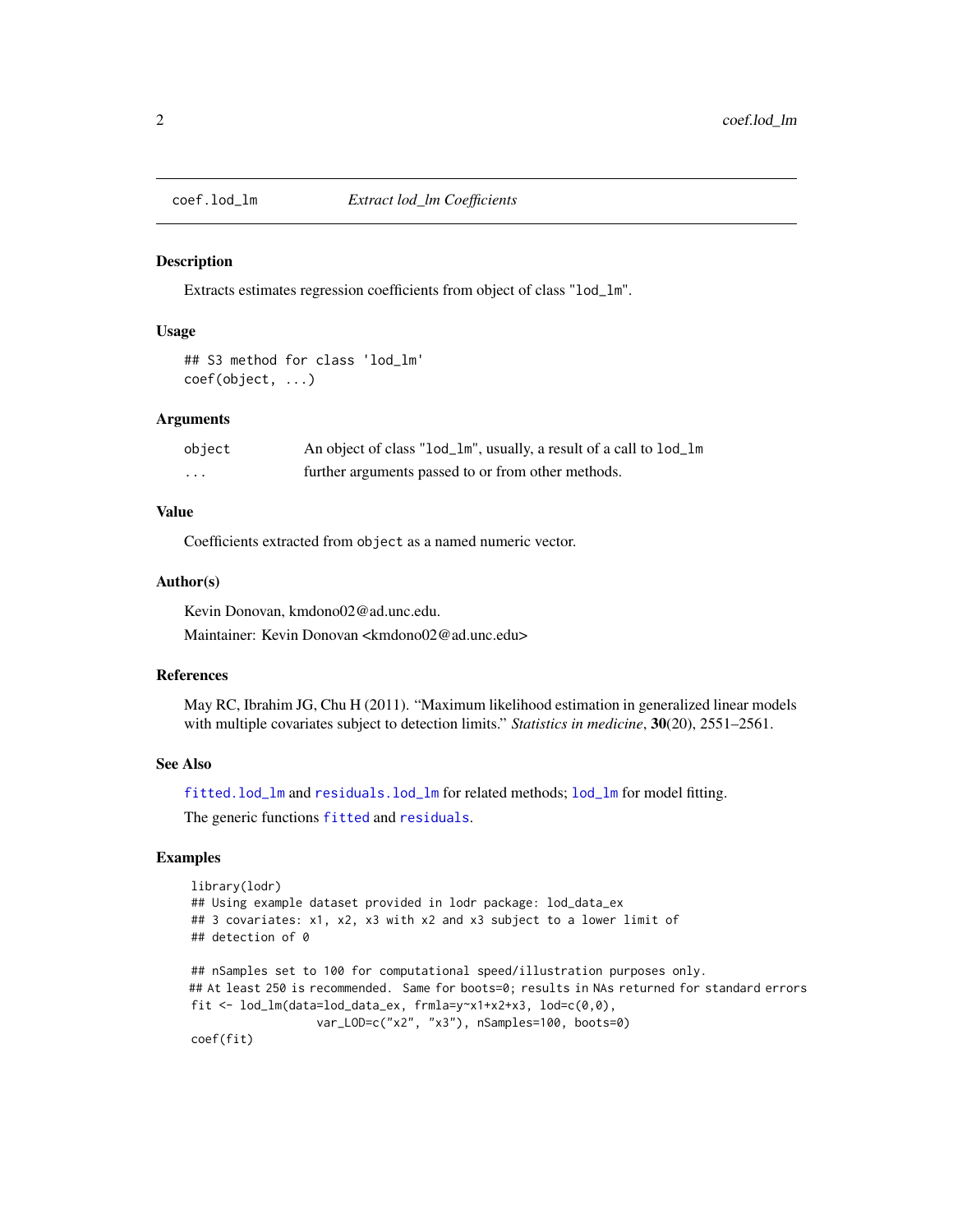<span id="page-2-1"></span><span id="page-2-0"></span>fitted.lod\_lm *Extract lod\_lm residuals*

#### Description

Extracts fitted values from object of class "lod\_lm".

#### Usage

## S3 method for class 'lod\_lm' fitted(object, ...)

## Arguments

| object  | An object of class "lod_lm", usually, a result of a call to lod_lm |
|---------|--------------------------------------------------------------------|
| $\cdot$ | further arguments passed to or from other methods.                 |

#### Details

For subjects with covariates outside of limits of detection, when computing fitted values the values for these covariates are set according to method specified by argument fill\_in\_method in call to lod\_lm.

#### Value

Fitted values extracted from object as a named numeric vector.

## Author(s)

Kevin Donovan, kmdono02@ad.unc.edu.

Maintainer: Kevin Donovan <kmdono02@ad.unc.edu>

#### References

May RC, Ibrahim JG, Chu H (2011). "Maximum likelihood estimation in generalized linear models with multiple covariates subject to detection limits." *Statistics in medicine*, 30(20), 2551–2561.

## See Also

[coef.lod\\_lm](#page-1-1) and [residuals.lod\\_lm](#page-11-1) for related methods; [lod\\_lm](#page-8-1) for model fitting.

The generic functions [coef](#page-0-0) and [residuals](#page-0-0).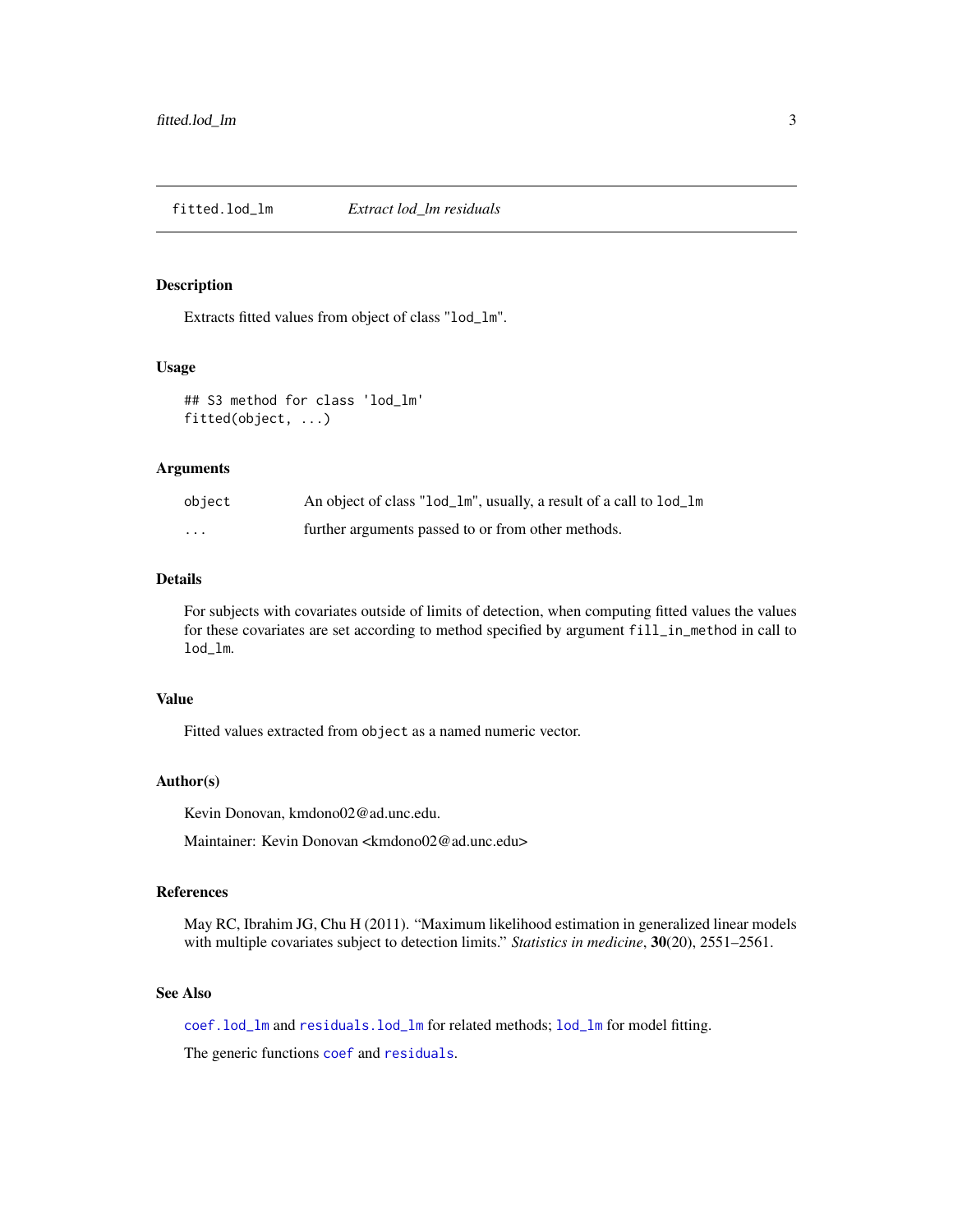## Examples

```
library(lodr)
## Using example dataset provided in lodr package: lod_data_ex
## 3 covariates: x1, x2, x3 with x2 and x3 subject to a lower limit of
## detection of 0
## nSamples set to 100 for computational speed/illustration purposes only.
## At least 250 is recommended. Same for boots=0; results in NAs returned for standard errors
fit <- lod_lm(data=lod_data_ex, frmla=y~x1+x2+x3, lod=c(0,0),
                  var_LOD=c("x2", "x3"), nSamples=100, boots=0)
 fitted(fit)
```
<span id="page-3-1"></span>LOD\_bootstrap\_fit *Rcpp Code for Computing Standard Errors When Fitting Linear Models with Covariates Subject to a Limit of Detection (LOD)*

## Description

LOD\_bootstrap\_fit calls Rcpp code to compute linear model regression parameter standard errors in C++, taking into account covariates with limits of detection per the method detailed in May et al. (2011).

## Usage

```
LOD_bootstrap_fit(num_of_boots, y_data, x_data, no_of_samples, threshold,
max_iterations, LOD_u_l)
```
## Arguments

| num_of_boots  | number denoting the number of bootstrap resamples to use to compute the re-<br>gression parameter standard errors.                                                                                                                                                                                                                                                                                                                        |
|---------------|-------------------------------------------------------------------------------------------------------------------------------------------------------------------------------------------------------------------------------------------------------------------------------------------------------------------------------------------------------------------------------------------------------------------------------------------|
| y_data        | numeric vector consisting of data of the model's outcome variable.                                                                                                                                                                                                                                                                                                                                                                        |
| x_data        | column-named matrix consisting of data of the model's covariates with each col-<br>umn representing one covariate, with values outside of the limit(s) of detection<br>marked as NA. A columns of ones must be included if the model has an intercept<br>term. Note that for valid inference, order of the covariates/columns in the matrix<br>must be as follows from left to right: those with no LOD followed by those with<br>an LOD. |
| no_of_samples | an integer specifying the number of samples to generate for each subject with<br>covariate values outside of their limits of detection. For more details, see May<br>et al. $(2011)$ .                                                                                                                                                                                                                                                    |
| threshold     | number denoting the minimum difference in the regression parameter estimates<br>needed for convergence of the model fitting procedure.                                                                                                                                                                                                                                                                                                    |

<span id="page-3-0"></span>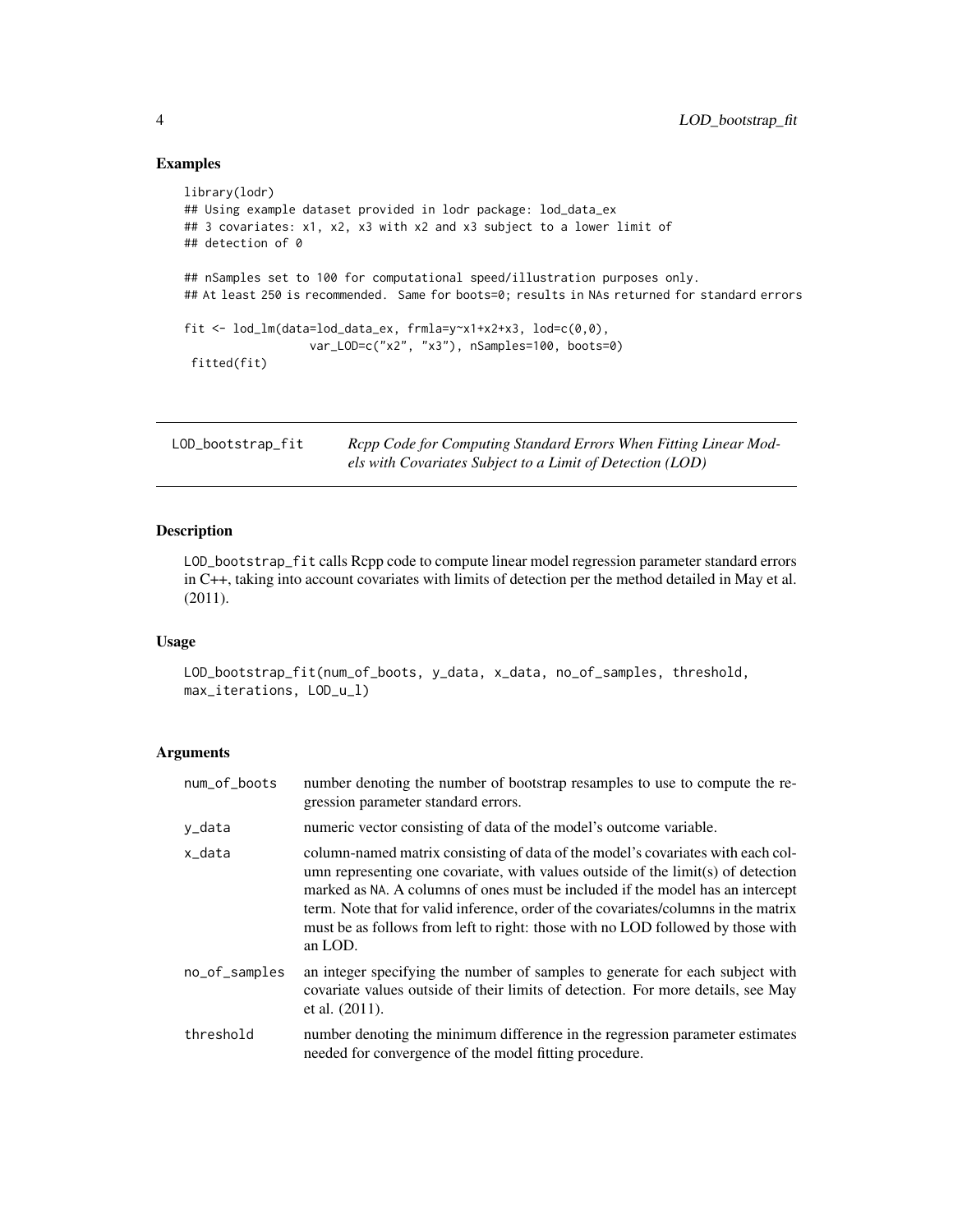<span id="page-4-0"></span>LOD<sub>\_u</sub>\_1 numeric matrix consisting of the lower and upper limits of detection for all covariates in the model as the columns, with each covariate containing its own row, in the same order as the covariates in x\_data. If no limit of detection exists, the corresponding matrix entry is marked with an NA. An entry for the intercept (NA in each column) must be included if applicable.

## Details

This function is used to complete the standard error computations done when fitting a linear model by calling [lod\\_lm;](#page-8-1) the standard error computations are done in C++ to minimize computation time.

#### Value

LOD\_bootstrap\_fit returns a list which each component being a numeric vector consisting of the last iteration's regression parameter estimates when fitting the model on a bootstrap resample of the input data.

#### Author(s)

Kevin Donovan, kmdono02@ad.unc.edu.

Maintainer: Kevin Donovan <kmdono02@ad.unc.edu>

#### References

May RC, Ibrahim JG, Chu H (2011). "Maximum likelihood estimation in generalized linear models with multiple covariates subject to detection limits." *Statistics in medicine*, 30(20), 2551–2561.

## See Also

[lod\\_lm](#page-8-1) is the recommended function for fitting a linear model with covariates subject to limits of detection, which uses [LOD\\_fit](#page-6-1). LOD\_fit is used to compute the regression parameter estimates.

#### Examples

```
library(lodr)
## Using example dataset provided in lodr package: lod_data_ex
## 3 covariates: x1, x2, x3 with x2 and x3 subject to a lower limit of
## detection of 0
# Replace values marked as under limit of detection using 0 with NA,
# add column of ones for intercept
lod_data_with_int <-
 as.matrix(cbind("Intercept"=rep(1, dim(lod_data_ex)[1]), lod_data_ex))
lod_data_ex_edit <-
 apply(lod_data_with_int, MARGIN = 2, FUN=function(x){ifelse(x==0, NA, x)})
```
# Fit model with bootstrap procedure, report regression parameter estimate standard errors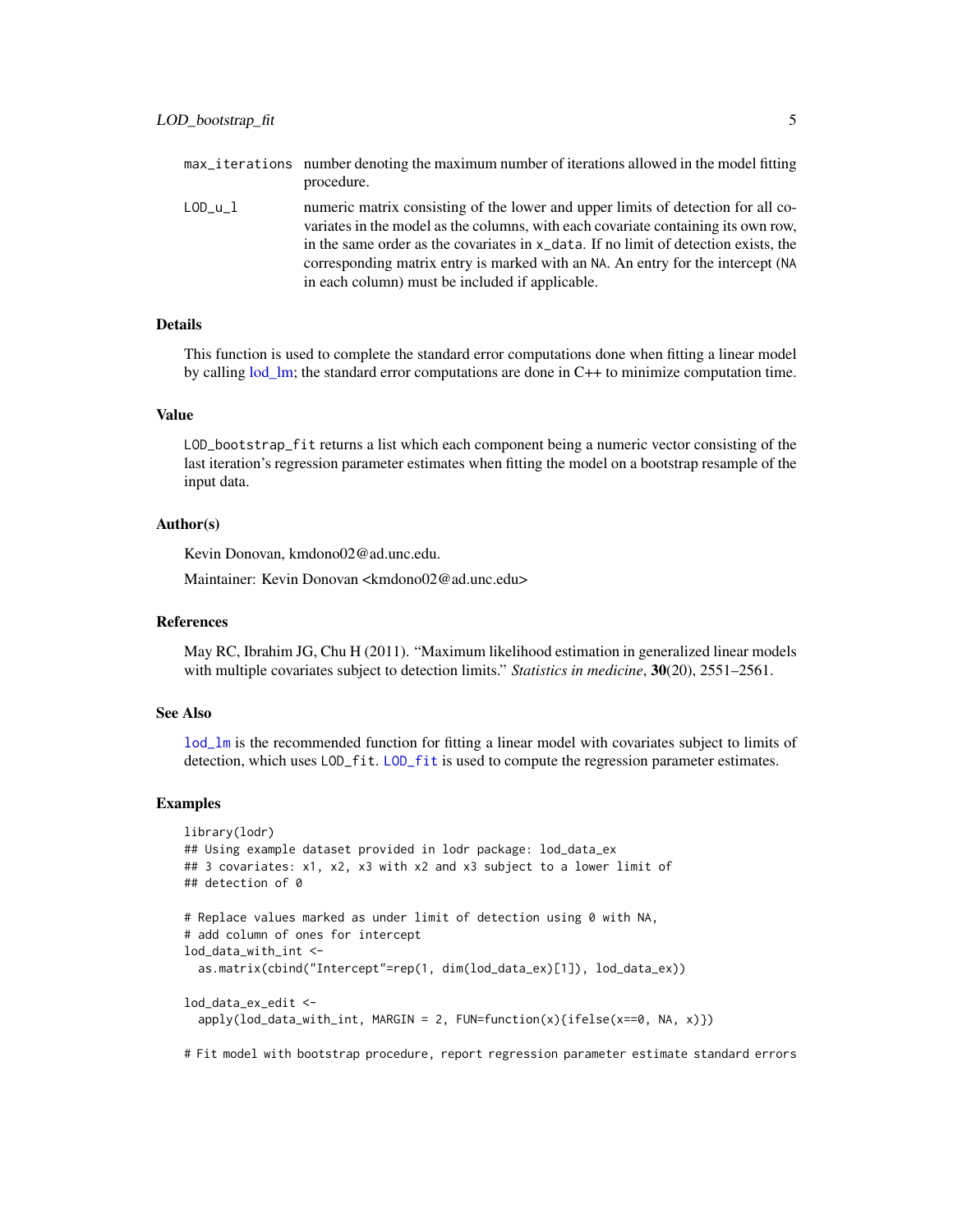```
LOD_matrix <- cbind(c(NA, NA, -100, -100), c(NA, NA, 0, 0))
## no_of_samples set to 50 for computational speed/illustration purposes only.
## At least 250 is recommended.
## Same for num_of_boots=5; at least 25 is recommended
bootstrap_fit_object <-
 LOD_bootstrap_fit(num_of_boots=5, y_data=lod_data_ex_edit[,2],
                    x_data=lod_data_ex_edit[,-2],
                    no_of_samples=50,
                    threshold=0.001, max_iterations=100, LOD_u_l=LOD_matrix)
boot_SEs <- apply(do.call("rbind", bootstrap_fit_object), 2, sd)
names(boot_SEs) <- names(lod_data_with_int[,-2])
boot_SEs
```
lod\_data\_ex *Simulated data with covariates subject to limits of detection*

#### Description

A simulated dataset containing a generic outcome varible and three covariates, two of which are subject to a lower limit of detection of 0, with a sample size of 100. See Details for information on how these data were generated.

#### Usage

lod\_data\_ex

## Format

A data frame with 100 rows and 4 variables:

y Outcome

- x1 First covariate , no limits of detection
- x2 Second covariate, lower limit of detection of 0
- x3 Third covariate, lower limit of detection of 0

#### Details

Each of the covariates were generated independently from 100 independent draws from the standard normal distributon. The outcome variable was generated from a linear model with these three covariates, along with an intercept of 1, a residual variance of 1, and regression coefficients of 1 for each covariates. Then for two of the covariates, to reflect a lower limit of detection of 0, values below this limit were set to 0. This results in a 50 percent probability of being below the limit of detection for each of the two corresponding covariates.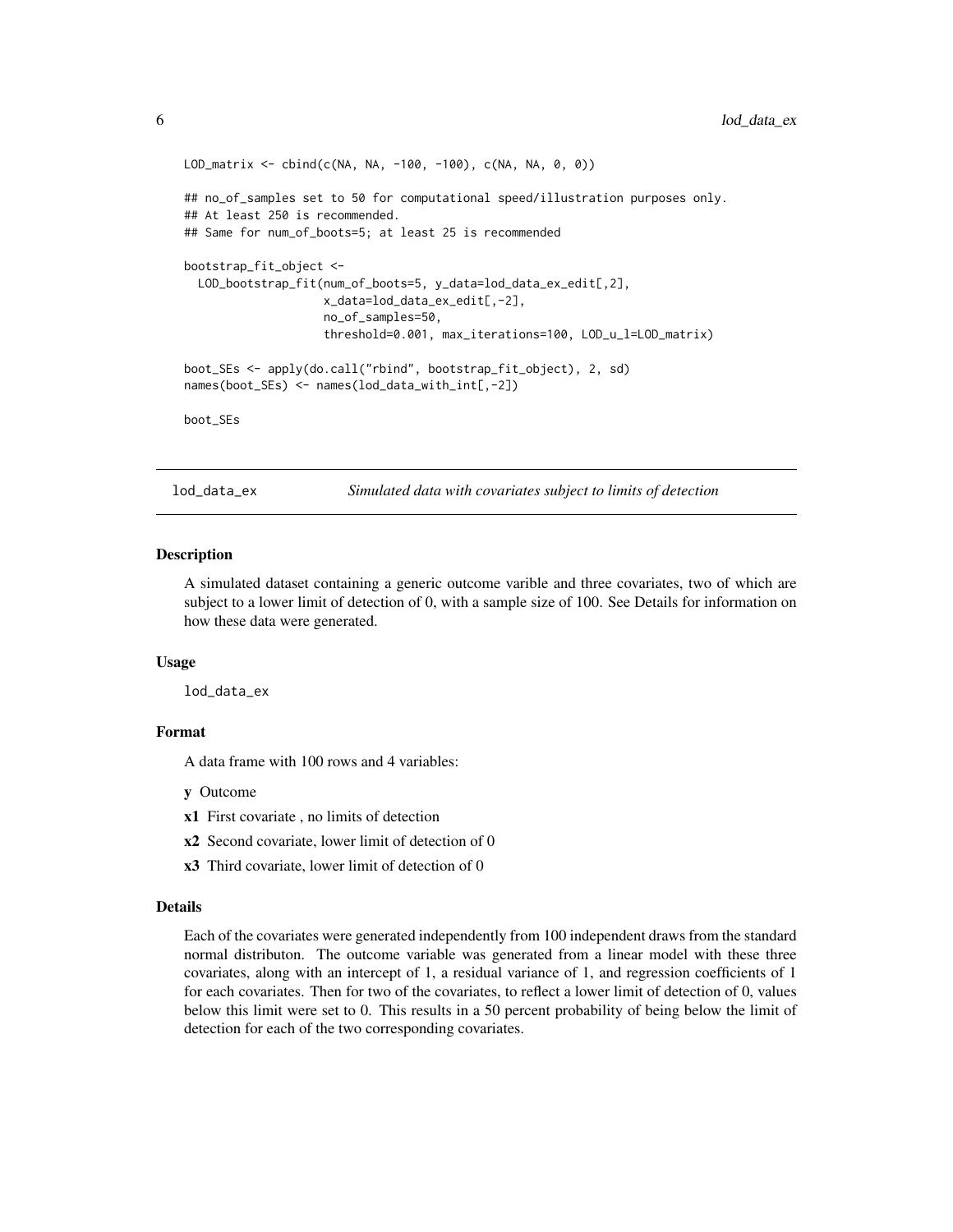<span id="page-6-1"></span><span id="page-6-0"></span>LOD\_fit *Rcpp Code for Fitting Linear Models with Covariates Subject to a Limit of Detection (LOD)*

## Description

LOD\_fit calls Rcpp code to compute linear model regression parameter estimates in C++, taking into account covariates with limits of detection per the method detailed in May et al. (2011).

#### Usage

LOD\_fit(y\_data, x\_data, mean\_x\_preds, beta, sigma\_2\_y, sigma\_x\_preds, no\_of\_samples, threshold, max\_iterations, LOD\_u\_l)

## Arguments

| y_data         | numeric vector consisting of data of the model's outcome variable                                                                                                                                                                                                                                                                                                                                  |
|----------------|----------------------------------------------------------------------------------------------------------------------------------------------------------------------------------------------------------------------------------------------------------------------------------------------------------------------------------------------------------------------------------------------------|
| x_data         | column-named matrix consisting of data of the model's covariates with each col-<br>umn representing one covariate, with values outside of the limit(s) of detection<br>marked as NA. A columns of ones must be included if the model has an intercept<br>term.                                                                                                                                     |
| mean_x_preds   | numeric vector consisting of initial estimates of the means for each covariate, in<br>the same order as the covariates in x_data                                                                                                                                                                                                                                                                   |
| beta           | numeric vector consisting of initial estimates of the regression parameters for<br>each covariate, in the same order as the covariates in x_data                                                                                                                                                                                                                                                   |
| $sigma_2_y$    | an initial estimate of the variance of the outcome variable                                                                                                                                                                                                                                                                                                                                        |
| sigma_x_preds  | numeric matrix consisting of an initial estimate of the covariance matrix for the<br>model's covariates, in the same order as the covariates in x_data                                                                                                                                                                                                                                             |
| no_of_samples  | an integer specifying the number of samples to generate for each subject with<br>covariate values outside of their limits of detection. For more details, see May<br>et al. $(2011)$ .                                                                                                                                                                                                             |
| threshold      | number denoting the minimum difference in the regression parameter estimates<br>needed for convergence of the model fitting procedure.                                                                                                                                                                                                                                                             |
| max_iterations | number denoting the maximum number of iterations allowed in the model fitting<br>procedure.                                                                                                                                                                                                                                                                                                        |
| $LOD_u_l$      | numeric matrix consisting of the lower and upper limits of detection for all co-<br>variates in the model as the columns, with each covariate containing its own row,<br>in the same order as the covariates in x_data. If no limit of detection exists, the<br>corresponding matrix entry is marked with an NA. An entry for the intercept (NA<br>in each column) must be included if applicable. |

#### Details

This function is used to complete the model fitting computations done when calling  $lod\_lm$ ; the fitting computations are done in C++ to minimize computation time.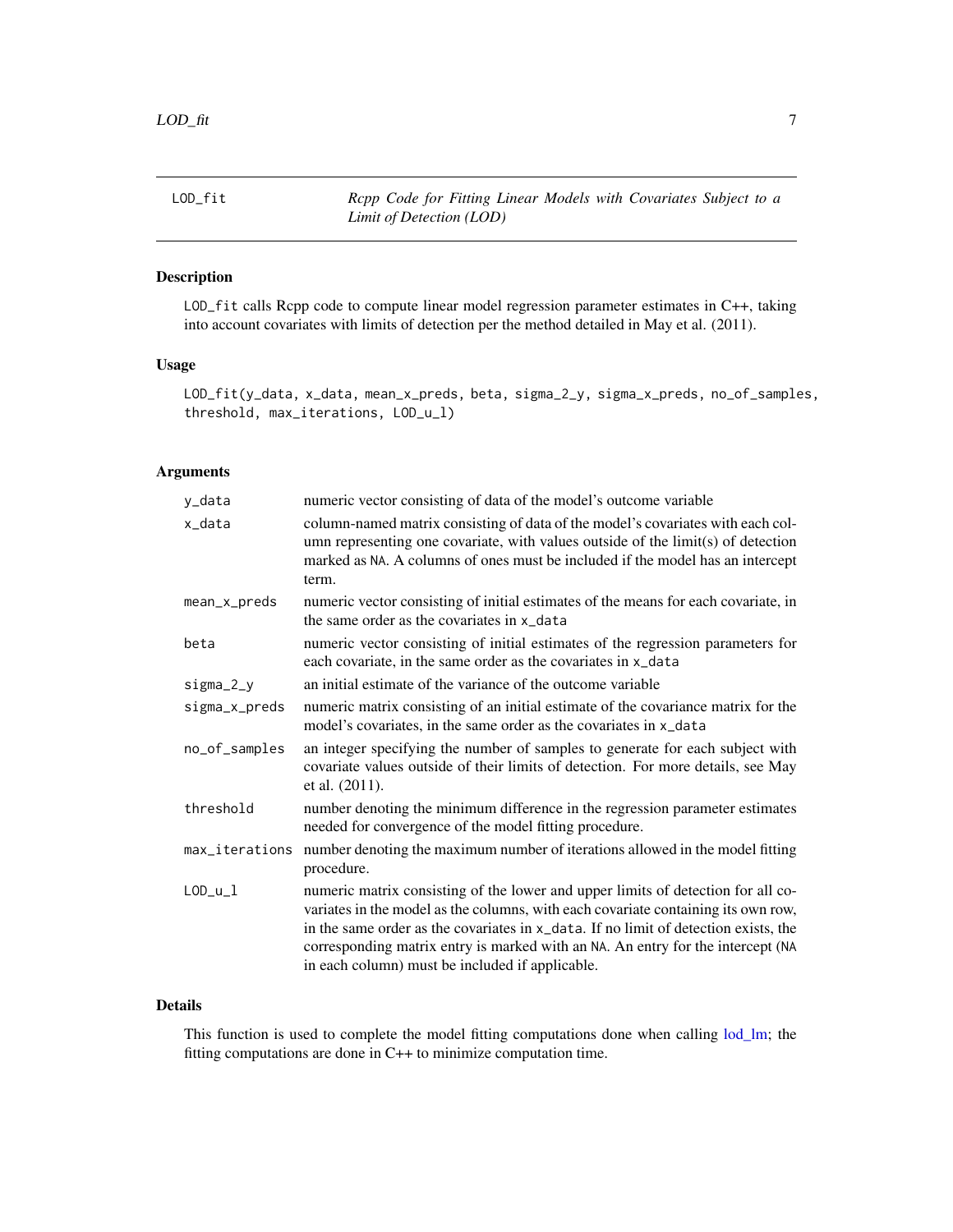<span id="page-7-0"></span>LOD\_fit returns a list containing the following components:

y\_expand\_last\_int

a numeric vector consisting of the outcome data with duplicate entries for subjects with covariates outside of their limits of detection per the corresponding resampling procedure, from the last iteration of the model fitting procedure.

x\_data\_return\_last\_int

a numeric matrix consisting of the covariate data with sampled values for covariates of subjects with covariates outside of their limits of detection, from the last iteration of the model fitting procedure.

beta\_estimates a numeric matrix consisting of the regression parameter estimates from each iteration of the model fitting procedure.

beta\_estimate\_last\_iteration

a numeric vector consisting of the regression parameter estimates from the last iteration of the model fitting procedure.

#### Author(s)

Kevin Donovan, kmdono02@ad.unc.edu.

Maintainer: Kevin Donovan <kmdono02@ad.unc.edu>

#### References

May RC, Ibrahim JG, Chu H (2011). "Maximum likelihood estimation in generalized linear models with multiple covariates subject to detection limits." *Statistics in medicine*, 30(20), 2551–2561.

#### See Also

[lod\\_lm](#page-8-1) is the recommended function for fitting a linear model with covariates subject to limits of detection, which uses LOD\_fit. [LOD\\_bootstrap\\_fit](#page-3-1) is used to compute regression parameter estimate standard errors using bootstrap resampling.

#### Examples

```
library(lodr)
## Using example dataset provided in lodr package: lod_data_ex
## 3 covariates: x1, x2, x3 with x2 and x3 subject to a lower limit of
## detection of 0
# Replace values marked as under limit of detection using 0 with NA,
# add column of ones for intercept
lod_data_with_int <-
 as.matrix(cbind("Intercept"=rep(1, dim(lod_data_ex)[1]), lod_data_ex))
lod_data_ex_edit <-
 data.frame(apply(lod_data_with_int, MARGIN = 2, FUN=function(x){ifelse(x==0, NA, x)}))
```
# Fit linear model to dataset with only subjects without covariates under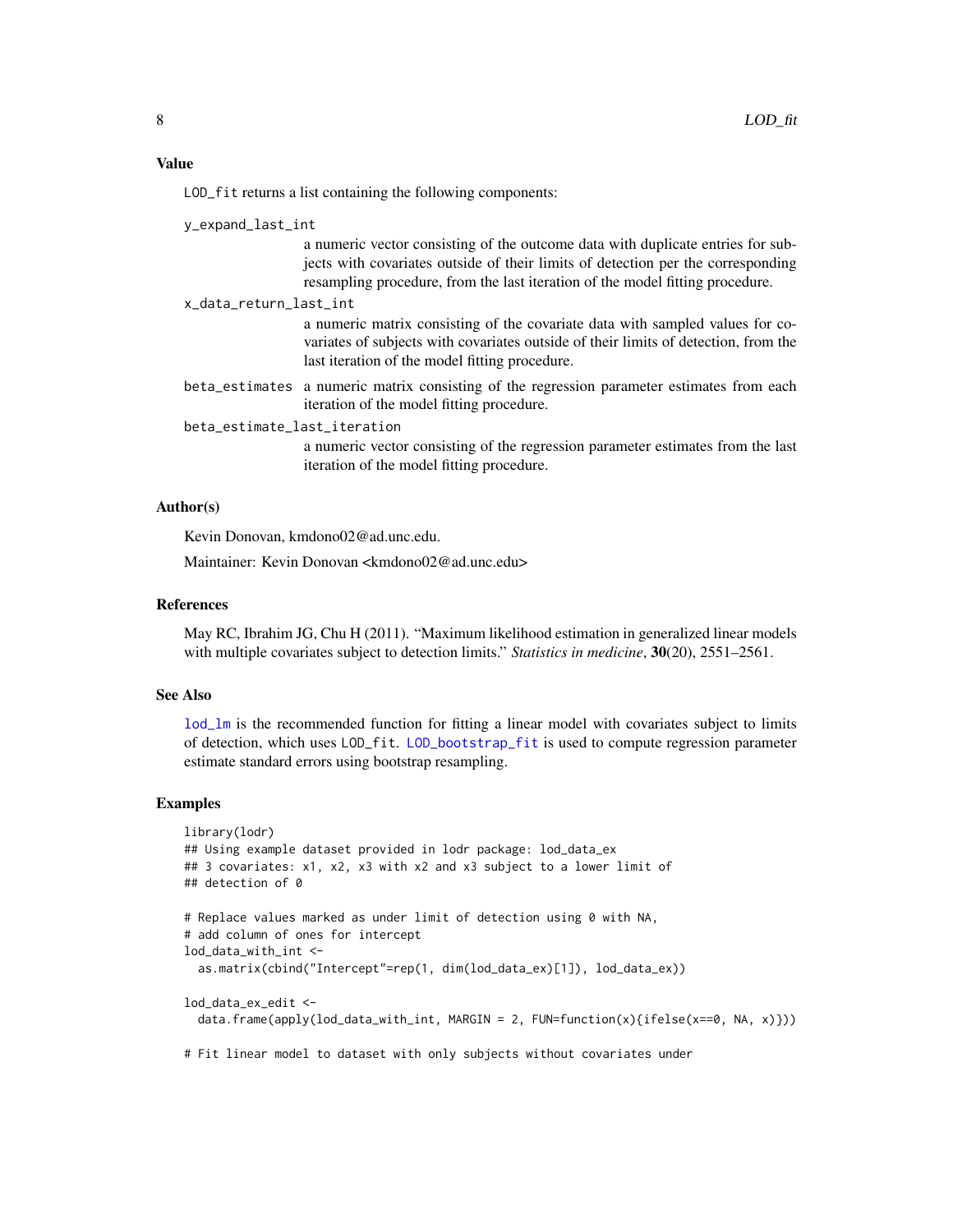#### <span id="page-8-0"></span>lod\_lm 9

```
# limit of detection to get initial estimate for the regression parameters.
beta_inital_est <- coef(lm(y~x1+x2+x3, data=lod_data_ex_edit))
# Get initial estimates of mean vector and covariance matrix for covariates and variance of outcome,
# again using data from subjects without covariates under limit of detection
mean_x_inital <- colMeans(lod_data_ex_edit[,c(-1,-2)], na.rm = TRUE)
sigma_x_inital <- cov(lod_data_ex_edit[,c(-1,-2)], use="pairwise.complete.obs")
sigma_2_y_inital <- sigma(lm(y~x1+x2+x3, data=lod_data_ex_edit))^2
# Fit model, report regression parameter estimates from last iteration
LOD_matrix <- cbind(c(NA, NA, -100, -100), c(NA, NA, 0, 0))
## no_of_samples set to 100 for computational speed/illustration purposes only.
## At least 250 is recommended.
fit_object <-
LOD_fit(y_data=lod_data_ex_edit[,2],
       x_data=as.matrix(lod_data_ex_edit[,-2]),
       mean_x_preds=mean_x_inital, beta=beta_inital_est, sigma_2_y=sigma_2_y_inital,
       sigma_x_preds=sigma_x_inital, no_of_samples=100,
        threshold=0.001, max_iterations=100, LOD_u_l=LOD_matrix)
fit_object$beta_estimate_last_iteration
```
<span id="page-8-1"></span>lod\_lm *Fitting Linear Models with Covariates Subject to a Limit of Detection (LOD)*

## Description

lod\_lm is used to fit linear models while taking into account limits of detection for corresponding covariates. It carries out the method detailed in May et al. (2011) with regression coefficient standard errors calculated using bootstrap resampling.

#### Usage

```
lod_lm(data, frmla, lod=NULL, var_LOD=NULL, nSamples = 250,
fill_in_method="mean", convergenceCriterion = 0.001, boots = 25)
```
## S3 method for class 'lod\_lm'  $print(x, \ldots)$ 

## **Arguments**

| data         | a required data frame (or object coercible by as data frame to a data frame) con- |
|--------------|-----------------------------------------------------------------------------------|
|              | taining the variables in the model. If not specified, a corresponding error is    |
|              | returned.                                                                         |
| $\mathsf{x}$ | An object of class "lod_lm", usually, a result of a call to lod_lm                |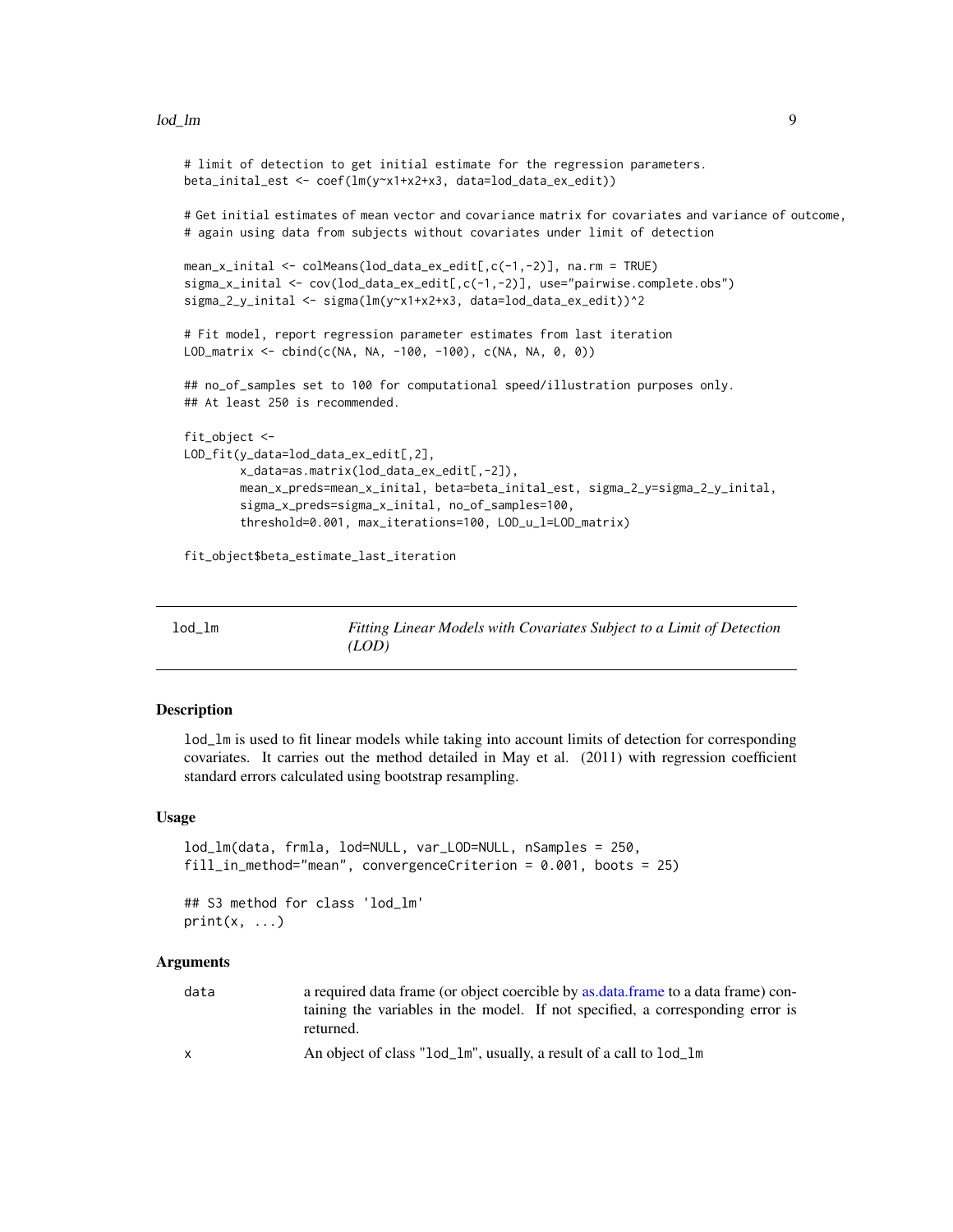<span id="page-9-0"></span>

| frmla                | an object of class "formula" (or one that can be coerced to that class): a symbolic<br>description of the model to be fitted. The details of model specification are given<br>under 'Details'.                                                                                         |  |
|----------------------|----------------------------------------------------------------------------------------------------------------------------------------------------------------------------------------------------------------------------------------------------------------------------------------|--|
| lod                  | a numeric vector (or object coercible by as numeric) specifying the limit of de-<br>tection for each covariates specified in var_LOD (in the same order as the co-<br>variates in var_LOD). Default is NULL, representing no covariates having limits<br>of detection, which calls 1m. |  |
| var_LOD              | a character vector specifying which covariates in the model (frmla) are subject<br>to limits of detection. Default is NULL, representing no covariates having limits<br>of detection, which calls 1m.                                                                                  |  |
| nSamples             | an integer specifying the number of samples to generate for each subject with<br>covariate values outside of their limits of detection. For more details, see May<br>et al. $(2011)$ . The default is $250$ .                                                                          |  |
|                      | fill_in_method a string specifying how values outside of the limits of detection should be han-<br>dled when calculating residuals and fitted values. Default is "mean", which uses<br>the mean covariate value. Another choice is "LOD" which uses the lower limit<br>of detection.   |  |
| convergenceCriterion |                                                                                                                                                                                                                                                                                        |  |
|                      | a number specifying the smallest difference between iterations required for the<br>regression coefficient estimation process to complete. The default is 0.001.                                                                                                                        |  |
| boots                | a number specifying the number of bootstrap resamples used for the standard<br>error estimation process for the regression coefficient estimates. The default is<br>25.                                                                                                                |  |
| .                    | further arguments passed to or from other methods.                                                                                                                                                                                                                                     |  |
|                      |                                                                                                                                                                                                                                                                                        |  |

## Details

Models for  $lod\_lm$  are specified the same as models for  $lm$ . A typical model as the form response ~ terms where response is the (numeric) response vector and terms is a series of terms separated by + which specifies a linear predictor for response. A formula has an implied intercept term.

In the dataset used with lod\_lm, values outside of the limits of detection need to be denoted by the value of the lower limit of detection. Observations with values marked as missing by NA are removed by the model fit procedure as done with lm.

## Value

lod\_lm returns an object of [class\)](#page-0-0) "lod\_lm" if arguments lod and var\_LOD are not NULL, otherwise it returns [class\)](#page-0-0) "lm". The function summary prints a summary of the results in the same format as with an object of [class\)](#page-0-0) "lm". The generic accessor functions coef, fitted and residuals extract various useful features of the value returned by lod\_lm.

An object of [class\)](#page-0-0) "lod\_lm" is a list containing the following components:

- coefficients a named vector of regression coefficient estimates.
- boot\_SE a named vector of regression coefficient estimate bootstrap standard error estimates.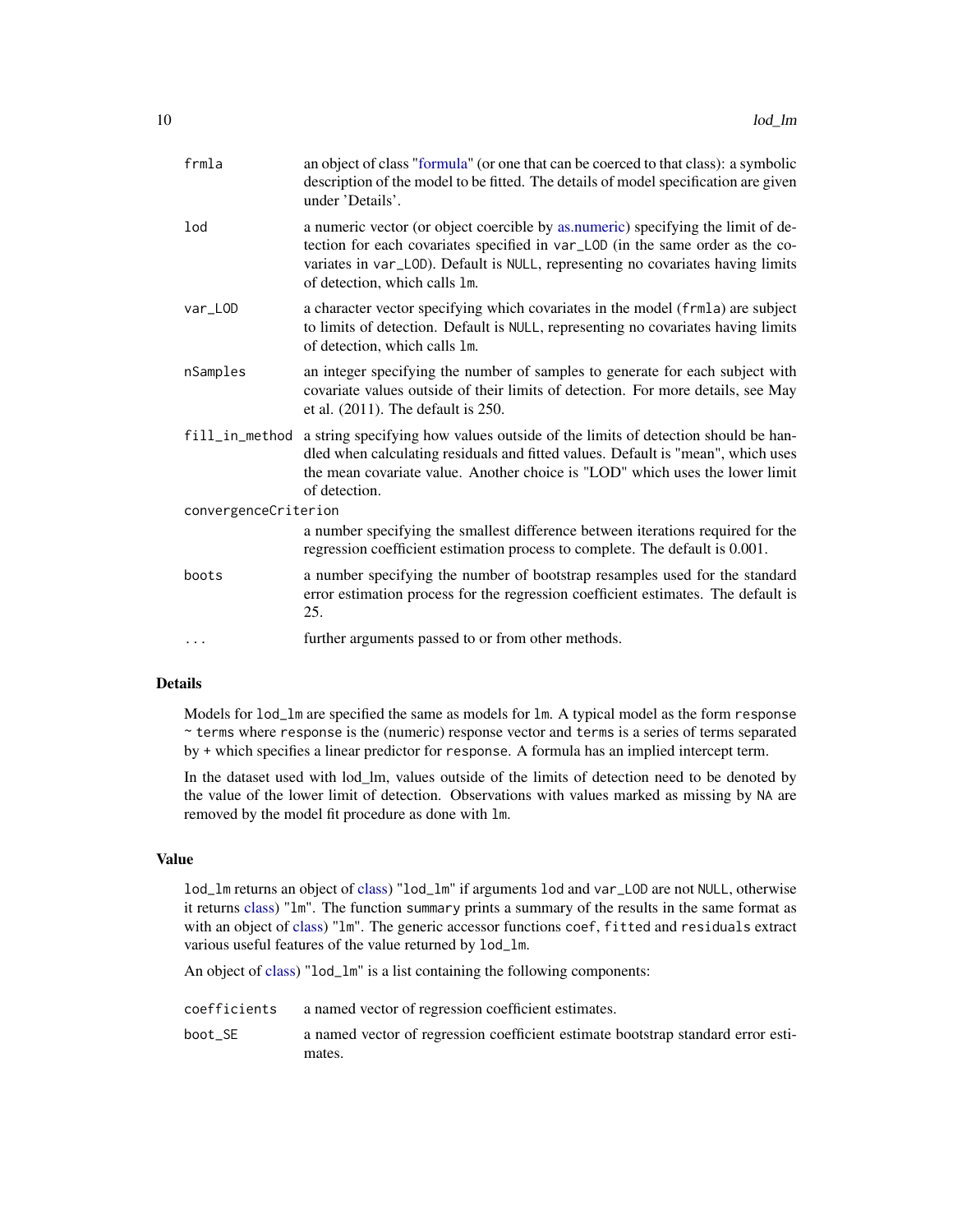#### <span id="page-10-0"></span>lod\_lm and 11 and 12 and 12 and 12 and 12 and 12 and 12 and 12 and 12 and 12 and 12 and 12 and 12 and 12 and 12 and 12 and 12 and 12 and 12 and 12 and 12 and 12 and 12 and 12 and 12 and 12 and 12 and 12 and 12 and 12 and 1

| fitted.values | the fitted mean values for subjects with covariates within their limits of detec-<br>tion.                             |
|---------------|------------------------------------------------------------------------------------------------------------------------|
| rank          | the numeric rank of the fitted linear model                                                                            |
| residuals     | the residuals, that is response minus fitted values, for subjects with covariates<br>within their limits of detection. |
| df.residual   | the residual degrees of freedom.                                                                                       |
| mode1         | the model frame used.                                                                                                  |
| call          | the matched call.                                                                                                      |
| terms         | the terms object used.                                                                                                 |

#### Author(s)

Kevin Donovan, kmdono02@ad.unc.edu.

Maintainer: Kevin Donovan <kmdono02@ad.unc.edu>

## References

May RC, Ibrahim JG, Chu H (2011). "Maximum likelihood estimation in generalized linear models with multiple covariates subject to detection limits." *Statistics in medicine*, 30(20), 2551–2561.

## See Also

[summary.lod\\_lm](#page-12-1) for summaries of the results from lod\_lm

The generic functions [coef](#page-0-0), [fitted](#page-0-0) and [residuals](#page-0-0).

## Examples

```
library(lodr)
## Using example dataset provided in lodr package: lod_data_ex
## 3 covariates: x1, x2, x3 with x2 and x3 subject to a lower limit of
## detection of 0
## nSamples set to 100 for computational speed/illustration purposes only.
## At least 250 is recommended. Same for boots=0; results in NAs returned for standard errors
fit <- lod_lm(data=lod_data_ex, frmla=y~x1+x2+x3, lod=c(0,0),
                  var_LOD=c("x2", "x3"), nSamples=100, boots=0)
 summary(fit)
```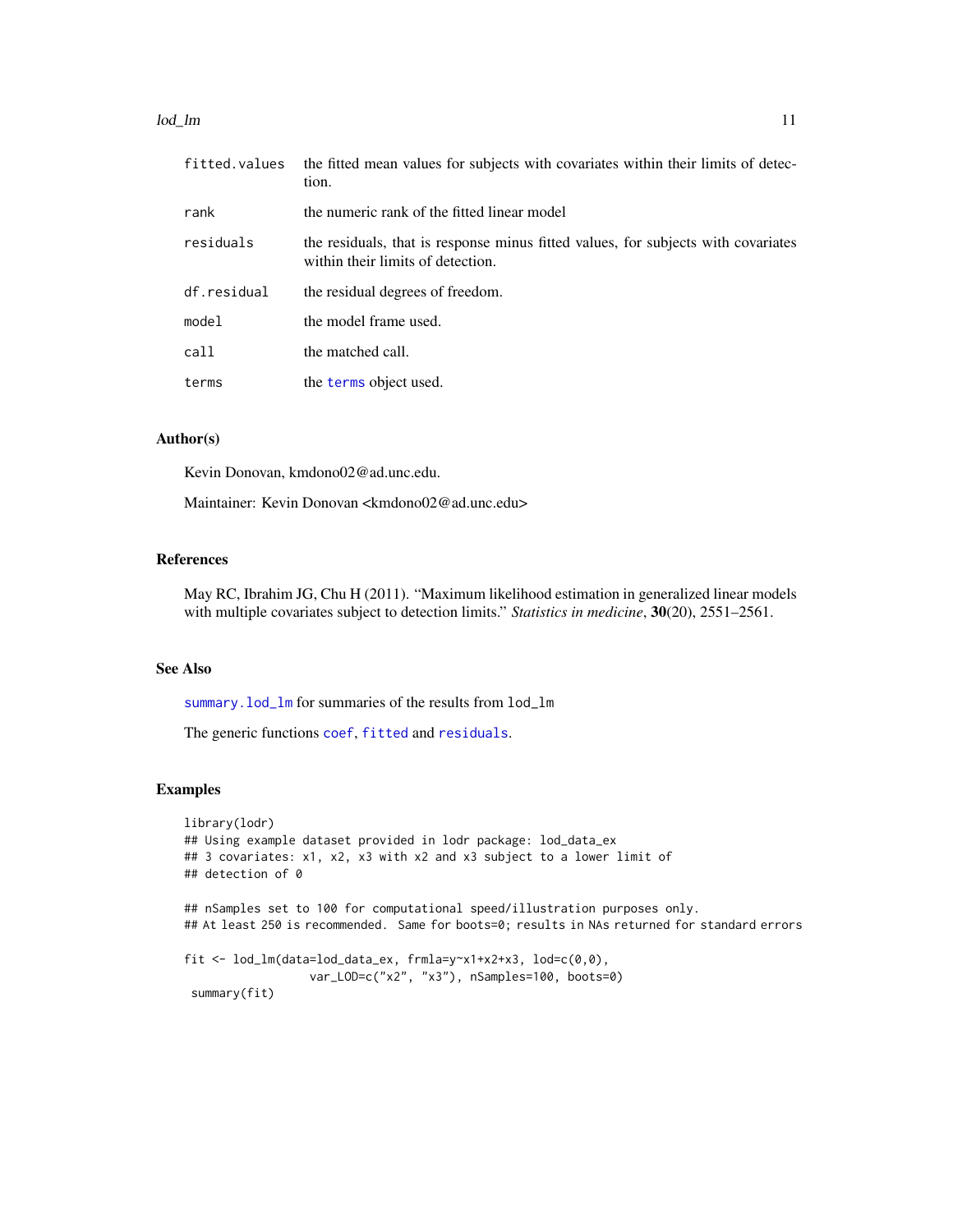## <span id="page-11-1"></span><span id="page-11-0"></span>Description

Extracts residuals from object of class "lod\_lm".

## Usage

```
## S3 method for class 'lod_lm'
residuals(object, ...)
```
## Arguments

| object   | An object of class "lod_lm", usually, a result of a call to lod_lm |
|----------|--------------------------------------------------------------------|
| $\cdots$ | further arguments passed to or from other methods.                 |

#### Details

For subjects with covariates outside of limits of detection, when computing residuals the values for these covariates are set according to method specified by argument fill\_in\_method in call to lod\_lm.

## Value

Residuals extracted from object as a named numeric vector.

## Author(s)

Kevin Donovan, kmdono02@ad.unc.edu.

Maintainer: Kevin Donovan <kmdono02@ad.unc.edu>

#### References

May RC, Ibrahim JG, Chu H (2011). "Maximum likelihood estimation in generalized linear models with multiple covariates subject to detection limits." *Statistics in medicine*, 30(20), 2551–2561.

## See Also

[fitted.lod\\_lm](#page-2-1) and [coef.lod\\_lm](#page-1-1) for related methods; [lod\\_lm](#page-8-1) for model fitting.

The generic functions [coef](#page-0-0) and [fitted](#page-0-0).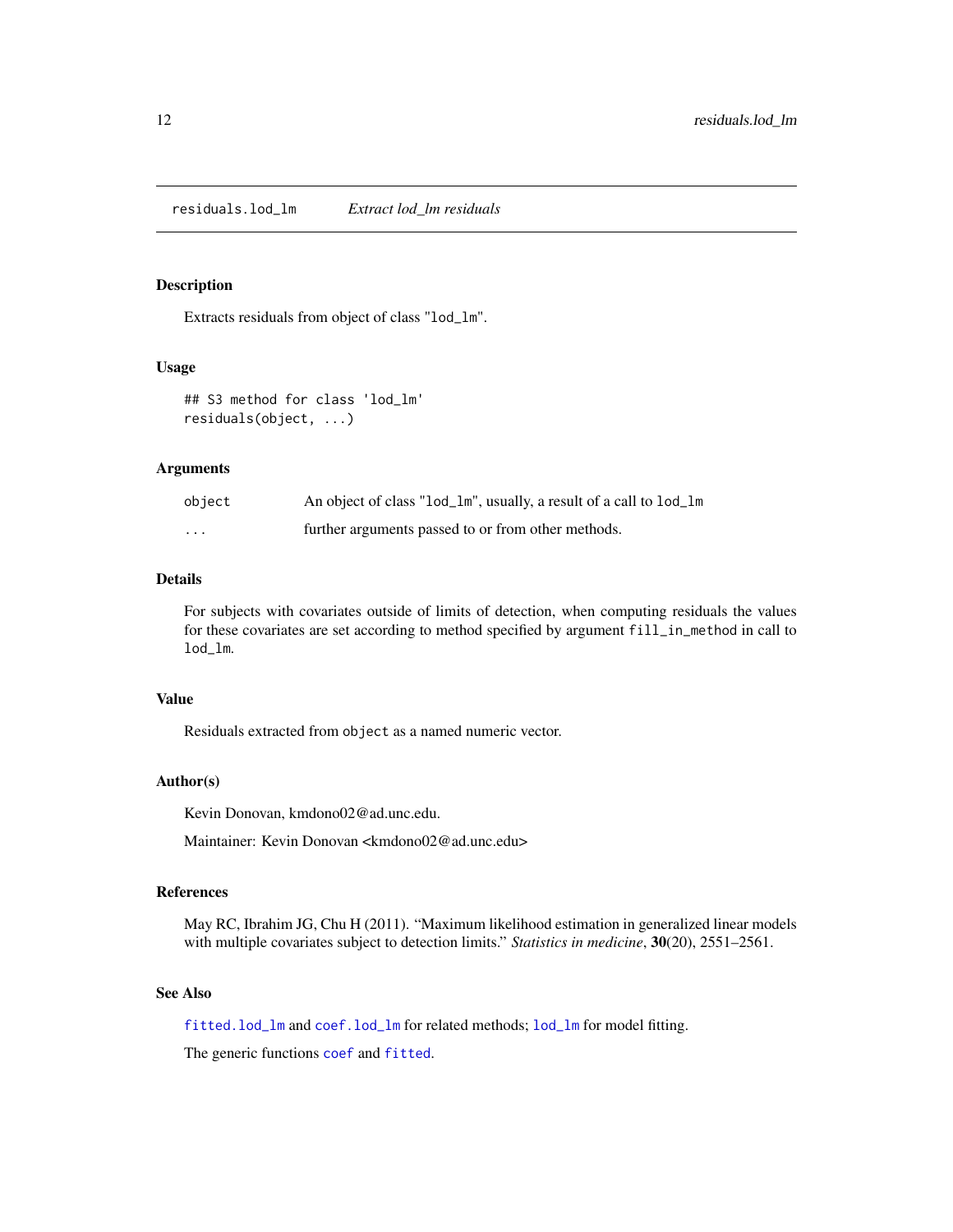## <span id="page-12-0"></span>summary.lod\_lm 13

#### Examples

```
library(lodr)
## Using example dataset provided in lodr package: lod_data_ex
## 3 covariates: x1, x2, x3 with x2 and x3 subject to a lower limit of
## detection of 0
## nSamples set to 100 for computational speed/illustration purposes only.
## At least 250 is recommended. Same for boots=0; results in NAs returned for standard errors
fit <- lod_lm(data=lod_data_ex, frmla=y~x1+x2+x3, lod=c(0,0),
                  var_LOD=c("x2", "x3"), nSamples=100, boots=0)
 residuals(fit)
```
<span id="page-12-1"></span>

| summary.lod_lm | Summarizing Linear Model Fits with Covariates Subject to a Limit of |
|----------------|---------------------------------------------------------------------|
|                | Detection                                                           |

## Description

summary method for class "lod\_lm"

#### Usage

```
## S3 method for class 'lod_lm'
summary(object, ...)
```

```
## S3 method for class 'summary.lod_lm'
print(x, \ldots)
```
## Arguments

| object | An object of class "lod_lm", usually, a result of a call to lod lm                   |
|--------|--------------------------------------------------------------------------------------|
| X      | An object of class "summary. lod_1m", usually, a result of a call to summary. lod 1m |
| .      | further arguments passed to or from other methods.                                   |

#### Details

print.summary.lod\_lm prints a table containing the coefficient estimates, standard errors, etc. from the lod\_lm fit.

## Value

The function summary.lod\_lm returns a list of summary statistics of the fitted linear model given in object, using the components (list elements) "call" and "terms" from its argument, plus

| residuals    | residuals computed by 1od_1m                                                      |
|--------------|-----------------------------------------------------------------------------------|
| coefficients | a p x 4 matrix for the estimated coefficient, its standard error, t-statistic and |
|              | corresponding (two-sided) p-value.                                                |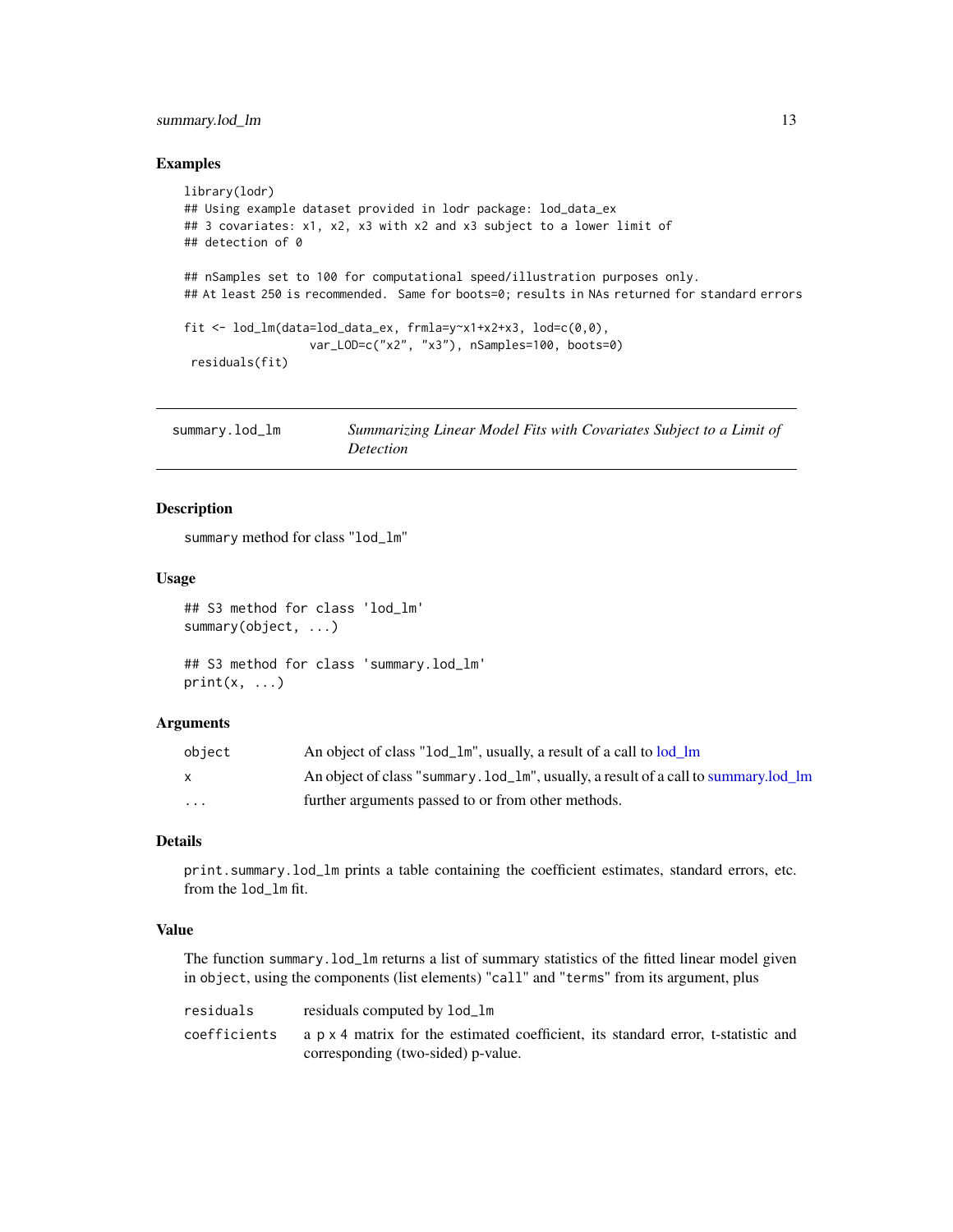<span id="page-13-0"></span>14 summary.lod\_lm

| sigma | the square root of the estimated variance of the random error.                |
|-------|-------------------------------------------------------------------------------|
| df    | degrees of freedom, a vector $(p, n-p)$ , where p is the number of regression |
|       | coefficients and n is the sample size of the data used in the model fitting   |

## Author(s)

Kevin Donovan, kmdono02@ad.unc.edu.

Maintainer: Kevin Donovan <kmdono02@ad.unc.edu>

## References

May RC, Ibrahim JG, Chu H (2011). "Maximum likelihood estimation in generalized linear models with multiple covariates subject to detection limits." *Statistics in medicine*, 30(20), 2551–2561.

## See Also

The model fitting function [lod\\_lm](#page-8-1), [summary](#page-0-0).

## Examples

```
library(lodr)
## Using example dataset provided in lodr package: lod_data_ex
## 3 covariates: x1, x2, x3 with x2 and x3 subject to a lower limit of
## detection of 0
## nSamples set to 100 for computational speed/illustration purposes only.
## At least 250 is recommended. Same for boots=0; results in NAs returned for standard errors
fit <- lod_lm(data=lod_data_ex, frmla=y~x1+x2+x3, lod=c(0,0),
                  var_LOD=c("x2", "x3"), nSamples=100, boots=0)
 summary(fit)
```